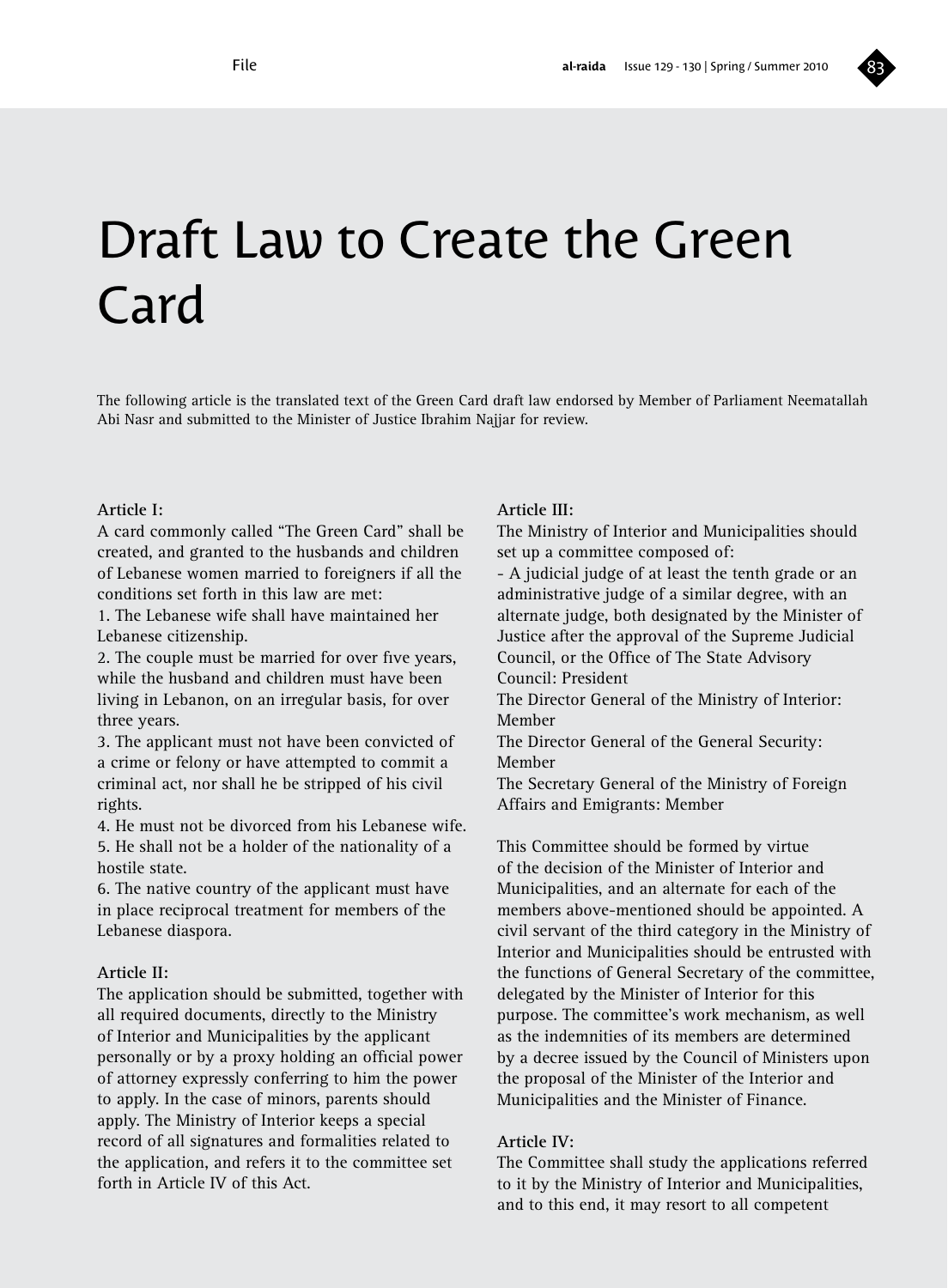

administrations, with no exceptions, and call the applicant to an interview, if need be. A report shall consequently be drafted by the committee, containing its observations and recommendations as to the acceptance or refusal, for it to be submitted to the Ministry of Interior within a maximum period of two months from its date of referral thereto.

#### **Article V:**

The Green Card is granted by a decision of the Minister of Interior and Municipalities upon the committee's recommendation.

#### **Article VI:**

The fees for the Green Card should be determined in the General Budget Law, and the said card should only be delivered after payment of the fees in the Treasury Fund.

#### **Article VII:**

1. The Green Card grants its holder the civil rights of Lebanese citizens, including:

- The right of residency in Lebanon, valid for five years as of the date of reception, renewable every five years;

- The right to work in the private sector without a work permit;

- The ability to enter Lebanon without a visa;

- The right to benefit from the National Social

Security Fund like the Lebanese citizens;

- The right to benefit from the services provided by the Ministry of Social Affairs, as well as from other national ministries, and public institutions the same way Lebanese citizens do;

- The right to invest and to establish businesses and firms the same way Lebanese citizens do;

- The right to enroll in Lebanese public schools and universities like all other Lebanese citizens.

- The preferential right to benefit from all services provided by Lebanese diplomatic missions and consulates in the celebrations and events they organize;

- Any other similar rights or privileges.

2. Nonetheless, the Green Card does not allow its holders to:

- acquire the Lebanese citizenship;

- qualify for jobs as civil servants, vote in elections, or run for local or parliamentary positions. It also denies them the right to form or participate in Lebanese political parties and associations; - work in any profession regulated by a syndicate, when the bylaws of these syndicates allow membership of foreigners;

- Green Card holders shall be subject to the same property laws applicable to foreigners in Lebanon in conformity with the principle of reciprocal treatment.

#### **Article VIII:**

The Green Card shall be cancelled and taken from its holder by virtue of a decision issued by the Minister of Interior and Municipalities based on the recommendation of the Committee provided for in Article IV of this Act and, at the request of the applicant or if any of the terms and conditions set forth in the second article of this law is not fulfilled.

#### **Article IX:**

This law enters into force upon publication in the Official Gazette.

#### **Explanatory Statements**

Whereas the Lebanese law, as regards the acquisition of the nationality, is based on the principle of blood ties and not territory, and therefore Lebanese men can pass their nationality on to their children regardless of place of birth, be it in Lebanon or abroad, while Lebanese women married to foreigners are denied this right, in accordance with the principle of blood ties.

Whereas we believe in the principle of equality among citizens and in order to address the complaint filed by the Lebanese women married to foreigners, who are denied this right which is granted to men.

Whereas we are keen, at the same time, to take into account the past and current demographic problems in Lebanon caused by the scarcity of resources, given the fact that they do not meet the needs of the Lebanese citizens due to the booming high demographic density and inflation, which has exceeded the acceptable limit, thereby pushing its citizens, especially the youth, to emigration. Hence,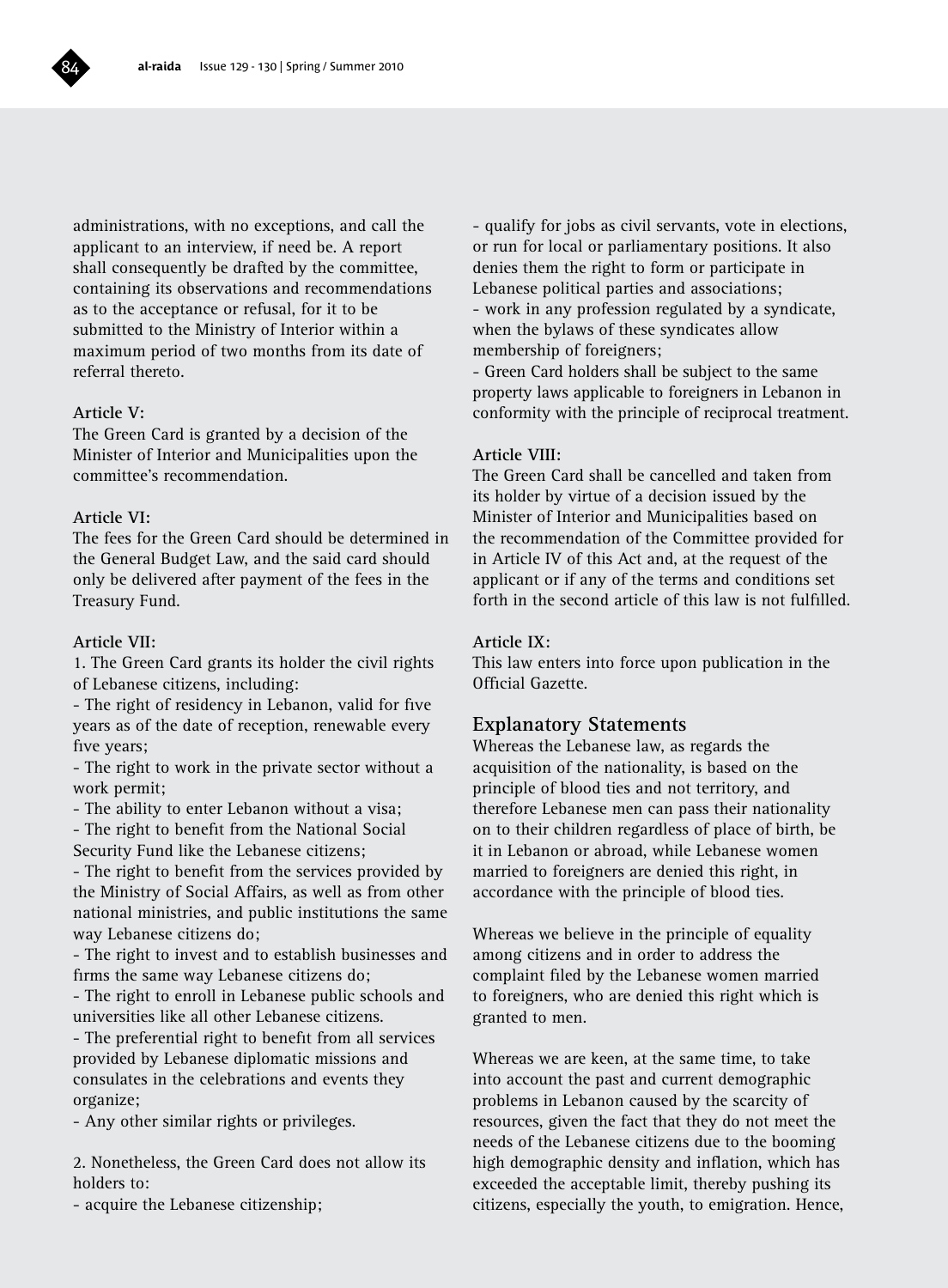

stricter and intolerant measures were adopted in granting citizenship to foreigners in general, including those who married Lebanese women, and their children, no matter how long their residency on Lebanese territory.

But, aware of the hardship and expenses incurred by the husbands and children of Lebanese mothers married to foreigners, residing in Lebanon, to obtain residency and work permits, and conscious of the difficulties they face to enroll in Lebanese public and other schools and universities ... The current draft law addresses all difficulties faced by the children and husbands of Lebanese women

married to foreigners, for it provides them with all the facilities and rights required to live in Lebanon, and grants them all civil rights enjoyed by Lebanese citizens, except political rights, such as the right to vote and run for elections, the right to form or participate in Lebanese political parties and associations, the right to own property and to acquire the Lebanese nationality. Therefore, we have prepared this proposal requesting our distinguished colleagues to study and enact it in the General Assembly.

Translated by Lara Lahoud

### **Responses Generated by this Controversial Draft Law**

## Silence is No Longer Gold!

"My Nationality is a Right for me and my Family" An Open Letter to MP Nematallah Abi Nasr National Commission for Lebanese Women

It is time we name things by their names, It is time to say No to those who speak of women with disparagement,

It is time to say Stop to those who believe that just because they are men, they can silence women; those who think they can utter words the law ought to sanction.

Mr. Abi Nasr, we women are citizens whose right of citizenship, right to work, right to achieve and right to be nominated in the parliamentary elections are all guaranteed by the Constitution, just like yours are.

We, women, are citizens, some of which are practicing attorneys much like you, and excel at their work, just like you. Then what advantage do you have over us Mr. MP?

You state that there is no room in Lebanon for women and their children. But is there room for foreign women and their children when married to Lebanese men? Is there room only for children of Lebanese men? Why is that? Aren't men and women equals according to the Constitution? Don't working women pay their taxes just like you do, Mr. MP? Don't women fulfill their duty to defend the homeland when they are needed just like you… We do not wish to feel sorry for women in Lebanon. These women are a source of pride and honor. These women excel over their male counterparts every time the opportunity presents itself. These women, who have entered the world of labor through narrow doors and who, if one takes into account the thousands of years where men dominated the lives of women in every possible way, have been able to prove themselves capable in the realms of economy, management, and politics just like you have Mr. MP.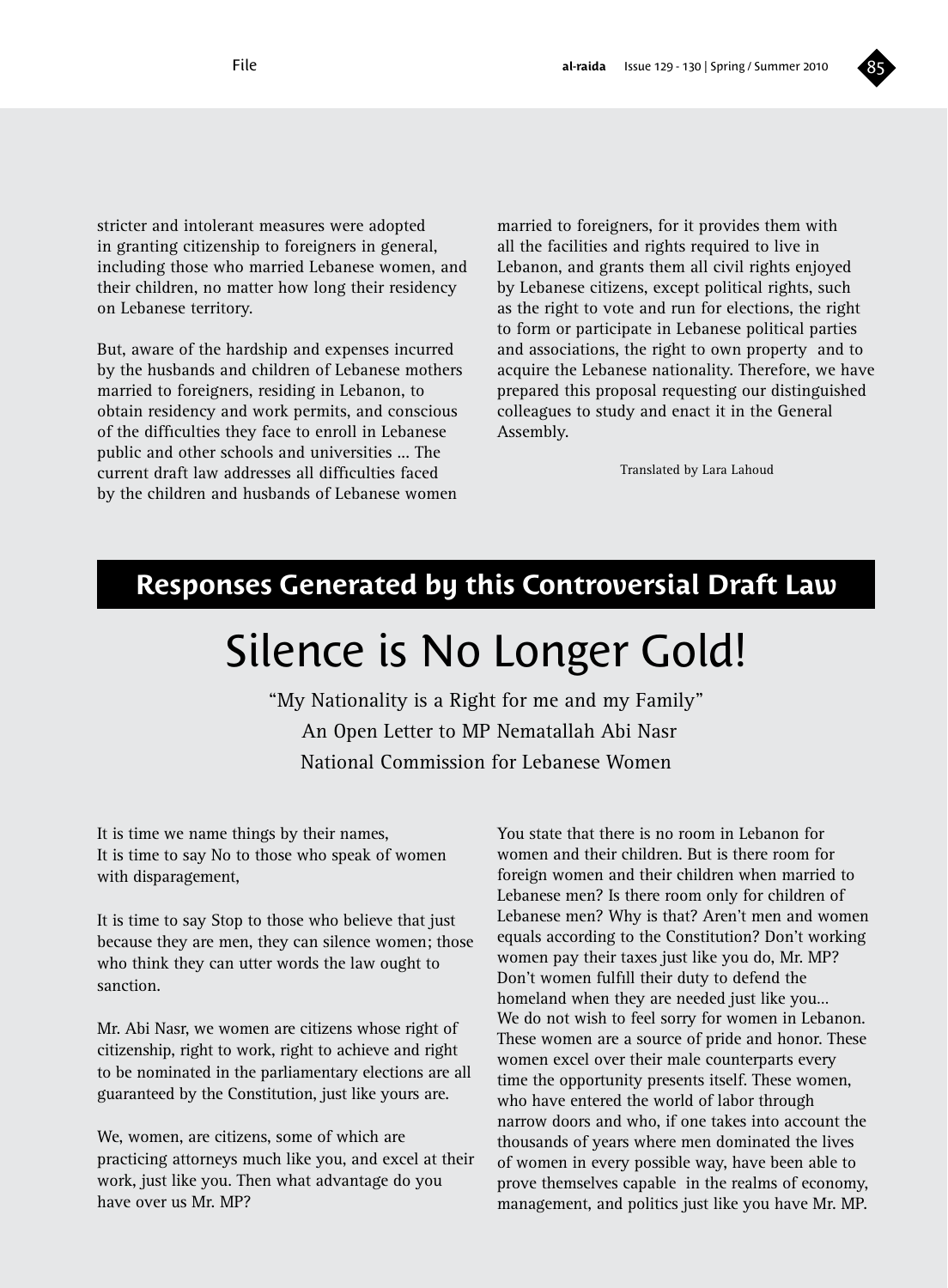

We do not want you to take back what you have said. But if the resources are not sufficient for the husband and children of a woman, how can they be sufficient for the wife and children of a man? We want you to carry out your suggestion just as long as it applies to both men and women. We ask but for equality!

You wave the "demography" card in our faces. No one can control demography. The ultimate opportunity for all those anxious and fearful is that this country, which has been under the yoke of its multi-confessional system for so long, is for it to become a nation for all its sons and daughters, men and women equal in duties and in rights.

We do not expect you to change your position. But we do ask of women to open their eyes and realize that what MP Neematallah Abi Nasr said undermines their dignity and their very existence. Mr. MP addresses us as if we were mere maids. He says to us: no, "your nationality is not your right or a right for your families". Oh but yes Mr. MP,

we are just as Lebanese as you are. Our ancestors are from here. We do not want our daughters and grandchildren to live far away from us. We will no longer accept this talk that disrespects our position and our will.

You want to implement your suggestion. So be it. Just as long as it applies to both men and women like the Constitution so clearly states it. It is time to end this masquerade, Lebanese women, just as Lebanese men, deserve to live in a state of tranquility and stability. Lebanese women, just as Lebanese men, have the right to choose their partners, Lebanese women, just as Lebanese men, have citizenship rights and duties, It is unfair that you deprive women of their rights under false pretenses and make them and their families pay alone the price of long-lasting problems caused by the multi-confessional system. It is time to render justice to women. Modifying the Citizenship Law is not a privilege; it is one of women's basic rights which needs to be reclaimed.

## Yet Another Modest Proposal

#### **Brian Prescott-Decie**

When Jonathan Swift published his satirical essay "A Modest Proposal for Preventing the Children of Poor People in Ireland from Being a Burden to Their Parents or Country, and for Making Them Beneficial to the Public" in 1729, he little knew that he was starting a chain of events that would in time become a common pastime – the writing of "Modest Proposals" on a vast range of subjects. Member of Parliament Neematallah Abi Nasr recently offered his own "modest proposal" with regard to the issue of Nationality Law in Lebanon, to wit that the state should offer the families of Lebanese women a Green Card similar to the system normally practiced in the USA and elsewhere in the western world. We cannot know, and should not try to guess, what motives Abi

Nasr had in making this proposal – to put words into a man's mouth is an evil thing indeed – so I shall take it, for the sake of this argument, that Abi Nasr's motivation must be entirely altruistic, and that he is a statesman of the highest caliber. We can, however, test his proposal using logic to see what effect it might have on the recipients of his beneficence, and whether it might have any positive or negative effect on the Lebanese body politic.

Although the American Green Card is only in fact a work and residence permit, it is often perceived as a stepping stone on the road to citizenship, and rightly so, since citizenship in the United States, as in many other countries around the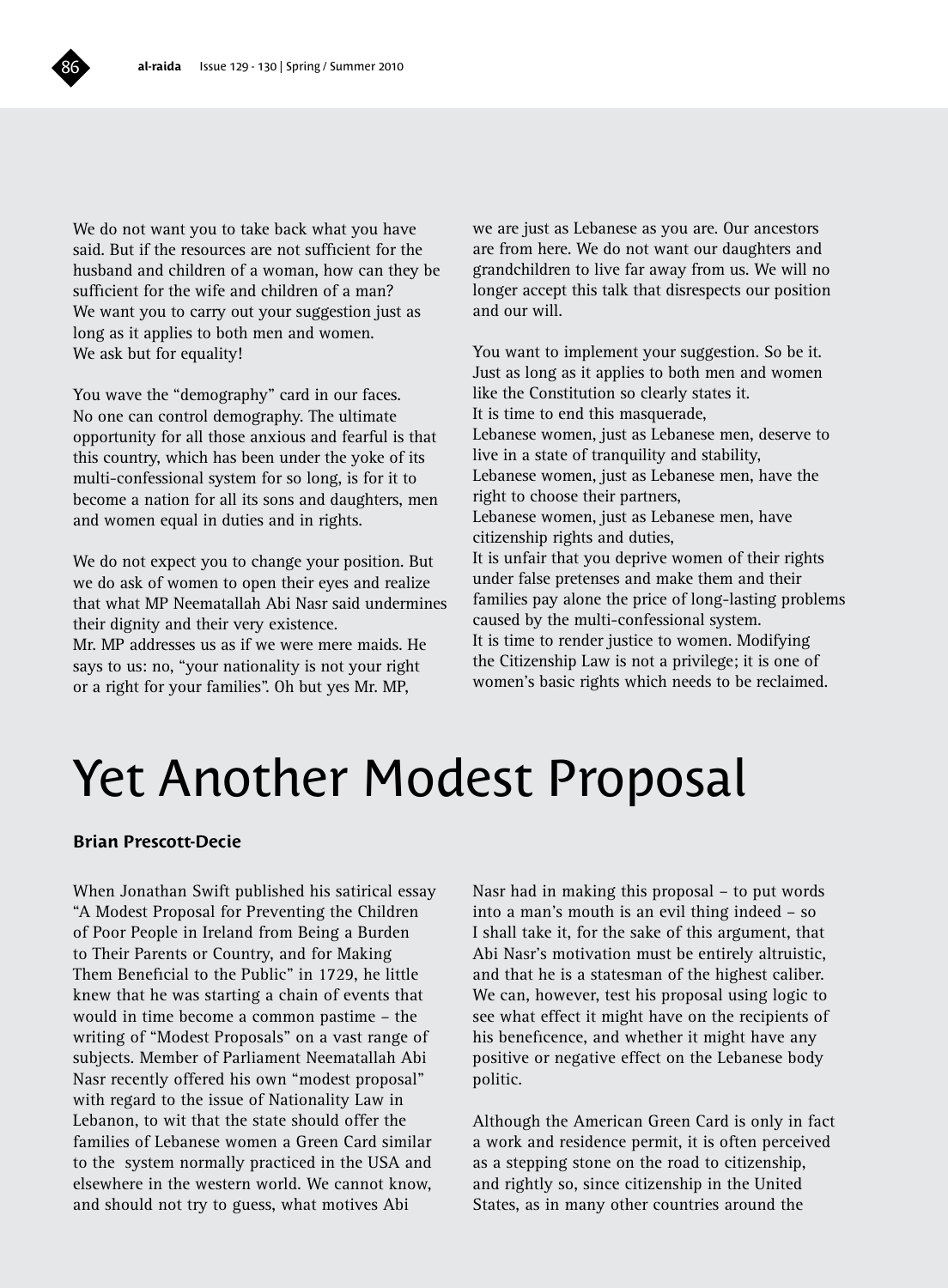

world, is largely defined as being a recognition of involvement in the community, of which work and residence obviously form a significant part. The person who lives and works in a community, pays taxes, and in general undertakes the obligations and duties of the community, eventually becomes a full member of that community, and thus acquires the right to be considered one of its citizens. Not so here in Lebanon, nor indeed in Abi Nasr's proposal which clearly states that the offer of a green card should be considered an acceptable alternative, not precursor, to citizenship. In this community, citizenship is acquired not out of duty, but solely by descent in the male line. The New Testament of the Bible starts with a catalogue of the generations from Abraham down to David, from David to the Exile in Bablyon and thence down to Joseph. The fact that Joseph was not the father of Jesus is conveniently glossed over with the phrase "and Jacob begat Joseph the husband of Mary, of whom was born Jesus" (Matthew 1:16). So too Abi Nasr would keep the right of citizenship restricted to the male line of descent, and the issue of motherhood carefully glossed over – just another of those "inconvenient truths", to be discussed at best at arm's length. Of the duties and obligations of citizenship he has, naturally, nothing to say, since his definition of that status has nothing to do with duty. His solution is therefore one of practical ways and means. A near automatic entitlement to a Green Card would, he argues, allow the husbands and children of Lebanese ladies, should those ladies be so foolish as to marry foreigners in the first place, to live and work in Lebanon without impediment. They could benefit (and here we must marvel at his largesse) from the great boons of access to the Lebanese Social Security system and even send their children, should they so desire, to public schools. Far be it from me to belittle his proposal, which has some merit, especially for the poorest segments of the community, for whom access to the *daman* (i.e. social security) and to public schooling represent real and desperate necessities. Let us not examine the plight of the Lebanese mother who suddenly discovers that she is unable to bequeath her own property, perhaps her family home, to her own children. After all, her children are foreigners, so the state will seize

her property on her death and her children will not benefit. Let them learn that since they are foreigners, the state has a natural and perfect right to evict them from their own family home as soon as their mother is no longer there. Far be it from me to criticize the fact that these privileged Green Card holders can still only work in the private sector – after all, it would be unreasonable to employ foreigners in the government service – and that there are restrictions even here. Mr. Abi Nasr kindly allows that naturally such *Untermenschen*<sup>1</sup> would not desire to become pharmacists, engineers, bankers or, indeed, members of any of the "syndicated" professions. Perhaps it is their natural fate to be restricted to the laboring classes as housemaids, chauffers, builders' laborers and, perhaps, university teachers.

Of course, this proposal requires that the recipient of a treasured Green Card be the holder of a valid foreign passport. How unfortunate then that there exist in Lebanon whole classes of foreign children who could never benefit. Let us take as an example the wife of a Syrian laborer. He came to Lebanon originally to work, at the princely rate of \$10 per day, uninsured and without receipts or taxes, and stayed to marry. With the arrival, however, of a child or two, this salary proved meager, so he took his leave, returning to his village where his wife, left without funds or means of support for her children, could not follow him. Today he has perhaps even married another wife in his village, but, whether or not he has taken this step, certainly his Lebanese adventure is long forgotten. The Lebanese mother and her children are now in a most unenviable position. Her children cannot get Syrian passports unless she goes to Damascus, and perhaps to her husband's village as well. Even if she makes the attempt, she must fight her way through a foreign bureaucracy to obtain the necessary documentation. While this is theoretically not impossible, it must be admitted that, unless she has an unexpectedly good education, and enough money, she must find more than a few impediments in her way, and the natural result is that her children are likely to be without passports, possibly even without birth certificates. Without these documents however, under Mr. Abi Nasr's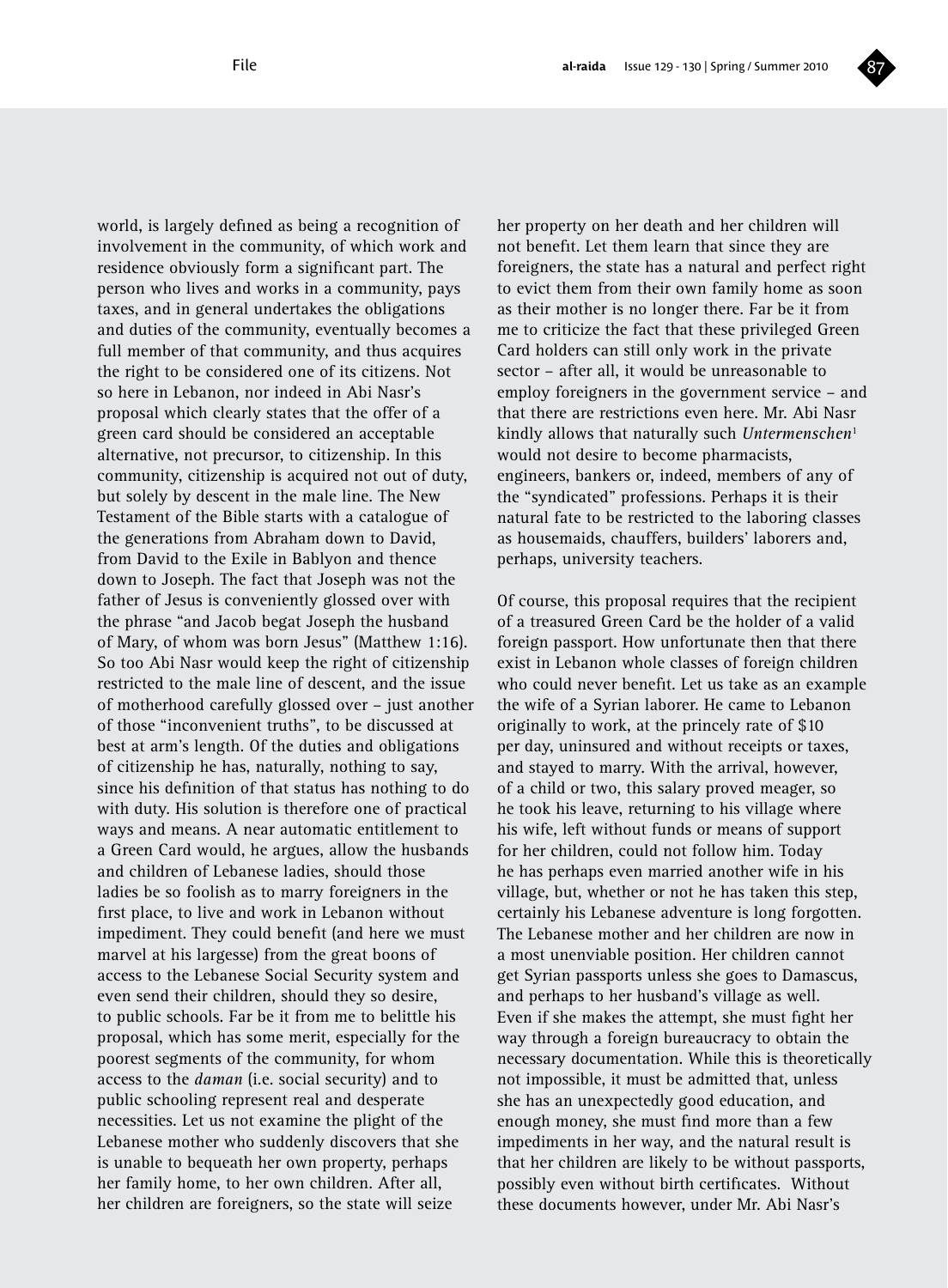plan, no Green Card can be forthcoming for them, so they will not be eligible for either social security or public schooling. When they attain the age of 18, the children are likely to be summarily sent to Syria because without passports they cannot obtain work permits even in the unlikely event that they can find an employer prepared to sponsor their stay. That this case is not an imaginary one is too well attested to merit comment here. The lady (Samira Soueidan) whose Egyptian husband died, leaving her in Lebanon but with Egyptian children, and whose case at the District Court of Jdeideh-Metn has been so much in the news of late, is just one of many such.

A further case not covered by Mr. Abi Nasr's proposal strikes closer to home. I am 58 years of age, and in the normal course of events at my university, may expect to retire at the age of 65. At this point, or at some point not too long thereafter, I shall no longer have an employer. How then, can the Ministry of the Interior authorize a Green Card for me, since it is tied by definition to my job? The answer might be that there is currently some small provision for a husband who is not working. There is indeed an administrative procedure whereby a residence permit can be obtained without a work permit on presentation of sufficient funds in the bank, but this rule is hedged around by a great restriction. The sum that must be on current deposit is very large – some \$67,000 to the best of my knowledge – and cannot be replaced by a banker's bond or guarantee. There must be many Lebanese families, let alone families where one partner is foreign, who would baulk at the idea of having to maintain a current account minimum balance of this magnitude. Perhaps Mr. Abi Nasr assumes that, even though my wife is gainfully employed, our house fully owned and debt free, and some income assured for my retirement, we, my wife and children and I, should, merely because sufficient current cash is not available on account, be uprooted and transferred to my country, a land foreign to her and to our children, where she would be unlikely to find work of the sort she currently does, or perhaps he has merely not realized the difficulties that this might entail. Either way, as a citizen of Lebanon, my wife should surely have the right to cry "no fair"!

We might continue an examination of the problems and perils that the Green Card solution may entail, but these would remain minor issues beside the greater practical effects on the Republic of which my wife is so proud to be a citizen, and I to be a guest. Mr. Abi Nasr's proposal would seem to contain pitfalls on a much wider scale. There is already a considerable drain of educated and skilled Lebanese out of the country. While we may not be certain of the exact numbers of Lebanese living in self-imposed exile all over the globe, from Dubai to Mexico, from Nigeria to Brazil, France to California, we must be very sure that this is a very large number, far exceeding the number of Lebanese currently residing in their own country. Mr. Abi Nasr's proposal merely encourages Lebanese women who have married foreigners to follow their brothers and sisters into self-imposed exile. In time, of course, they will then cease to be a problem for the state. The wives will probably become permanent emigrants, proud possessors (like so many other Lebanese citizens) of that most valued of documents, a foreign passport. Their children will be brought up as foreigners and, having no rights in Lebanon, will probably forget that they ever had any connection with their mother's country. At most, they may attend the occasional reunion in the Lebanese club of their city, where they will learn to dance a *dabke* (i.e. a Lebanese folk dance) and perhaps enjoy a *mezzeh* (i.e. traditional Lebanese appetisers). Perhaps the assumptions of citizenship under which this proposal is made can explain this odd attitude, for certainly it seems unlikely on the face of it that Mr. Abi Nasr intends to drive people intentionally away from their own, and his, country. The basic principle of nationality by male descent is that the wife should, on marriage, move to her husband's village. Thus Mary, the wife of Joseph, became a resident of his town of Nazareth, and, when the authorities called for a census, accompanied him to the place where his family record was kept, Bethlehem. Thus, more relevantly perhaps, it was also through several centuries of Ottoman domination. But today, in the 21st century, the world has changed. We no longer need a passport issued by the Ottoman authorities to travel from one village to the next, and the train, the car, and airplane have all resulted, together

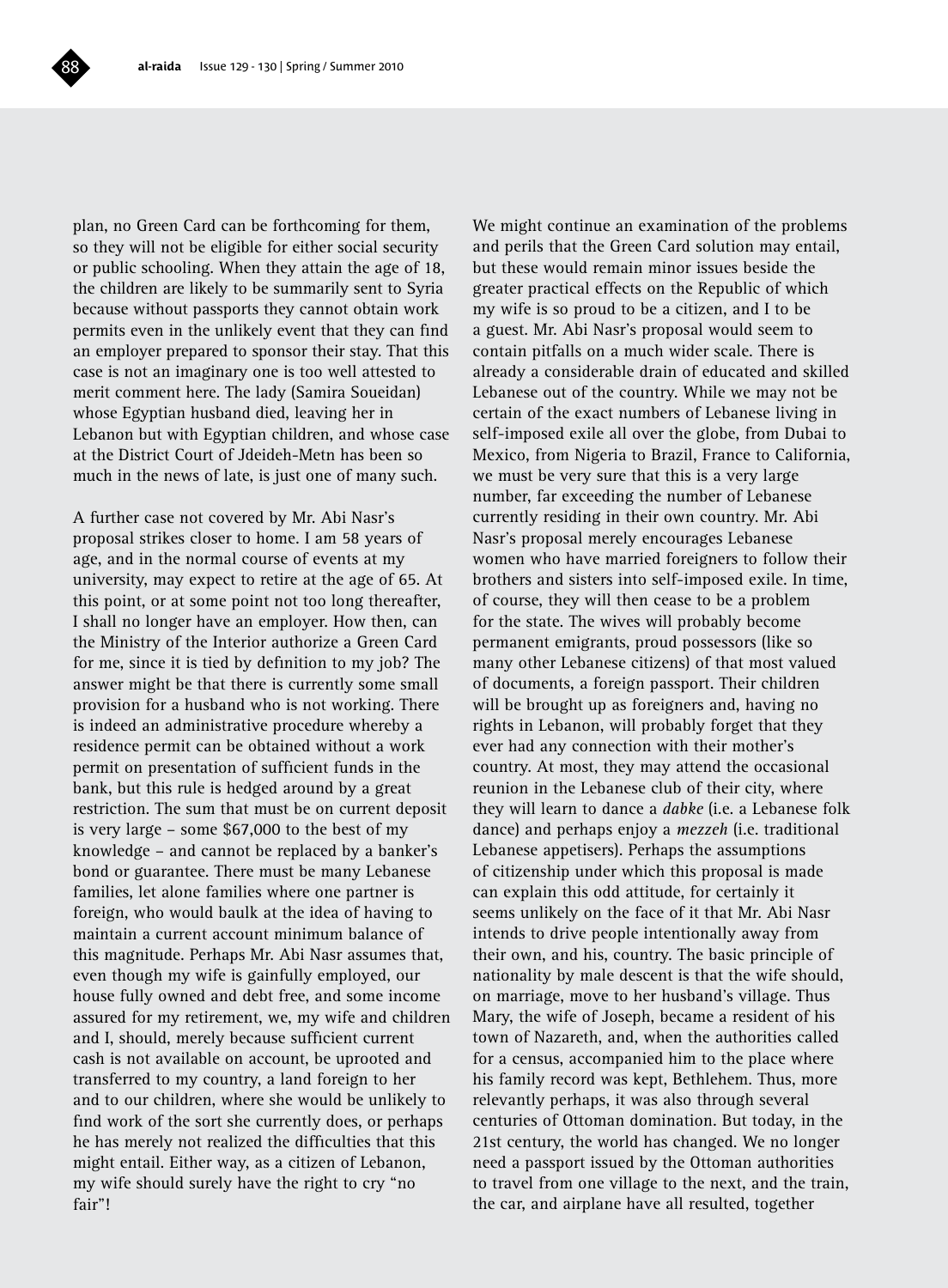

with the telecommunication systems, telephone and Internet, in a much much smaller "global village" in which people, singly or as families, move much more freely. In these circumstances, it is most likely that neither wife nor husband will end up in the village of their ancestors. Though they may retain ties with it, they will not necessarily be close ones. Children will be born (like Jesus) in cities to which they are not native. Sometimes, like my children who, though British, were born in Beirut, they will then remain in that city, go to school, make friends, and so on. Such children can hardly be told, at an arbitrary age, that they must "go home". Home, they say, is where the heart is, or else where the hearth is, and for my children, heart and hearth are both here, where they were born. My wife does not wish to leave the country of her birth, and why should she since it is her birthright. If she were forced to do so, I am certain she would be homesick, which would in all probability damage our marriage. I, on the other hand, am happy to live in her country, because I have learnt to love it, have made friends, and have here a job which I also love. If called upon to defend it, I am as sure as eggs are eggs that I would do so. This I swear, though I am not a citizen. If the husband's home is no longer the automatic home of choice for a married couple and their children, then a law which is predicated on that state is clearly no longer relevant, and a system of residence permits based on that premise also therefore invalid.

In the past, there have been proposals that the ability of a Lebanese woman to confer citizenship on her husband and foreign children, or even the inverse case of a Lebanese man married to a foreign wife, might be made subject to reciprocity according to the laws applicable in the nation of the foreign spouse. On a practical level this would be complex, since no two nations agree entirely or exactly in this matter, so that the Foreign Ministry and Ministry of the Interior would be obliged to track vast numbers of foreign laws. This is not impossible and is already done on issues such as recognition of marriages, but is obviously difficult, and would entail either many hours of possibly pointless work for officials of the Ministries, and a plethora of legal arguments in a multiplicity

of languages, or that the Republic of Lebanon enter into a vast number of bipartite treaties with other countries. Again on a practical level, it has been suggested that this might solve some of the sectarian fears that have been voiced. It has been argued that citizens of Arab nations which have only male inheritance of citizenship would be excluded and that this would be helpful in maintaining the sectarian balance of the Lebanon, and also that this would have the "merit" of excluding Palestinian refugees who, after all, do not possess a passport which would confer this right. Mr. Abi Nasr's proposal of a Green Card also has the incidental effect of excluding the passportless Palestinians. Yet Palestinian girls have been marrying Lebanese men for years now, and, even though they then receive citizenship for themselves and their children as a matter of right, the sectarian balance has not been shaken, nor have the numbers of such marriages been very high. It is hard to imagine a great rush of Lebanese women to marry Palestinian men in order to give them, through a marriage of convenience, the right to citizenship. Moreover, there are many simple means by which the Internal Security Forces can determine whether a marriage is real or fake. Other countries have dealt with this efficiently, and so can Lebanon. Indeed, former Minister of State Mona Afeiche recently catalogued a very reasonable set of checks on this, some of which are already in place for the foreign wives of Lebanese men. Proof of residence for a reasonable period together in Lebanon, the existence of a child by the marriage, and some proof of engagement with the community, such as a basic language test, will take care of many of these issues, and an oath sworn to uphold the Constitution and abide by the laws of the land would take care of the legality of it. On the issue of legality, however, the objection must be far more strenuous. If Lebanon were to accept the principle of reciprocity, then the rights of women, citizens of Lebanon, would be dictated not by the Constitution of Lebanon, but by the laws of their husbands' countries. A change in the husband's country's law would, in effect, bring about a change in the laws of Lebanon. I doubt that any lawgiver in this land would find such an abrogation of authority even remotely acceptable.